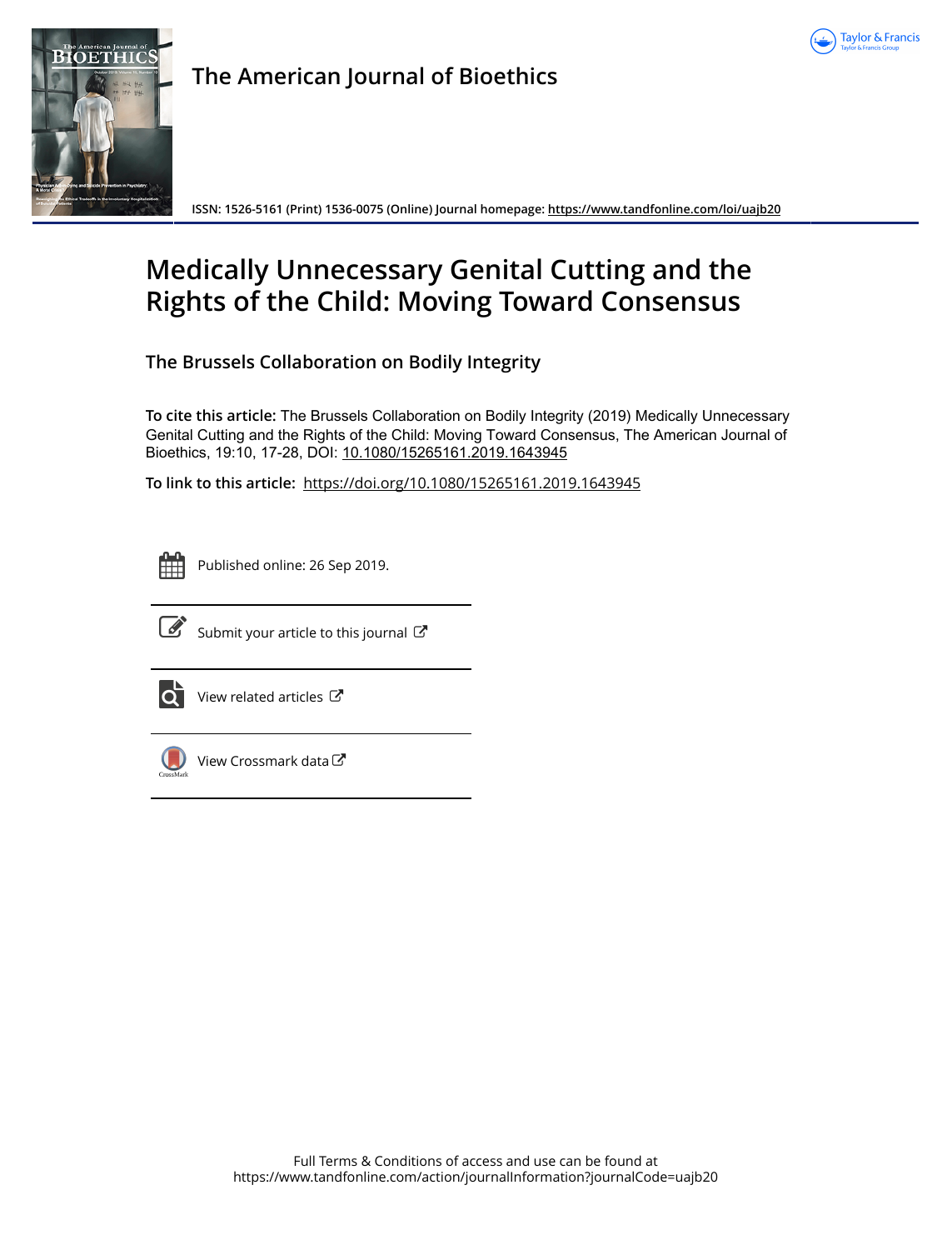<span id="page-1-0"></span>The American Journal of Bioethics, 19(10): 17–28, 2019  $\oslash$  2019 Taylor & Francis Group, LLC ISSN: 1526-5161 print / 1536-0075 online DOI: [10.1080/15265161.2019.1643945](https://doi.org/10.1080/15265161.2019.1643945)

Guest Editorial

Check for updates

# Medically Unnecessary Genital Cutting and the Rights of the Child: Moving Toward Consensus

### The Brussels Collaboration on Bodily Integrity

What are the ethics of child genital cutting? In a recent issue of the journal, Duivenbode and Padela ([2019\)](#page-7-0) called for a renewed discussion of this question. Noting that modern health care systems "serve individuals with a wide array of preferences about how their bodies should look and function," they asked how physicians and policymakers should respond to requests for procedures "that may be rooted in cultural or religious values, or perhaps … social preference rather than good medical practice" (4). The impetus for their article was a recent high-profile U.S. federal court case—the first to test the 1996 American law prohibiting "female genital mutilation" (FGM). Legally, this term refers to the intentional cutting or sewing of "the whole or any part of the labia majora or labia minora or clitoris of another person who has not attained the age of 18 years." No allowance is made for what the law calls "custom or ritual." The sole exception is for medical necessity. $<sup>1</sup>$ </sup>

We do not take a position on the legal merits of this sole exception. Instead, we seek to clarify and assess the underlying moral reasons for opposing all medically unnecessary genital cutting<sup>2</sup> of female minors, no matter how severe. We find that within a Western medicolegal framework, these reasons are compelling. However, they do not only apply to female minors, but rather to nonconsenting persons of any age irrespective of sex or gender. Keeping our focus exclusively on a Western context for the purposes of this article, we argue as follows: Under most conditions, cutting any person's genitals without their informed consent is a serious violation of their right to bodily integrity. As such, it is morally impermissible unless the person is nonautonomous (incapable of consent) and the cutting is medically necessary (Box 1).

For consensual cutting (i.e., cutting with the ethically valid consent of the affected individual), expected medical benefits or even nonmedical benefits may reasonably factor into a person's decision to request a genital-altering procedure. A consenting individual can determine whether the downsides of the cutting are worth the expected upsides in light of their own considered preferences and values (Aurenque and Wiesing [2015\)](#page-6-0). These preferences and values may often differ from those of the individual's parents and may also vary substantially from person to person both within and across communities.

For nonconsensual cutting (i.e., cutting without the ethically valid consent of the affected individual), the threshold for proceeding should be higher. In other words, the mere prospect of health-related (prophylactic), sociocultural, faith-based, cosmetic, or other perceived benefits cannot normally justify the nonvoluntary infliction of an acute lesion, including tissue damage or removal—with the associated risks and potential long-

Address correspondence to Brian D. Earp, Associate Director, Yale-Hastings Program in Ethics and Health Policy, Yale University and The Hastings Center, 2 Hillhouse Avenue, New Haven, CT, 06511, USA. E-mail: brian.earp@gmail.com

<sup>1 18</sup> U.S. Code §116. Female genital mutilation: <https://www.law.cornell.edu/uscode/text/18/116>. A second exception is listed for certain obstetric procedures carried out by a licensed medical practitioner in connection with childbirth; however, conceptually, these fall under the same definition of medical necessity employed in Box 1. Note: We do not assume that the capacity to provide ethically valid consent to medically unnecessary genital cutting is necessarily tied to the age of legal majority, such as 18 years as in the federal statute. In some cases, persons under the age 18 may have sufficient maturity to make an adequately informed decision about whether to undergo a given body modification that may not be strictly medically necessary (see Murphy [2019\)](#page-8-0). We do not enter into the philosophical debate about the precise conditions under which a legal minor can provide ethically valid consent to various procedures. However, the developing autonomy of young people is an important factor and we affirm that their considered preferences and values about their bodies should be taken seriously at any age (Alderson [2017;](#page-6-0) Earp [2019](#page-7-0)).

<sup>2</sup> We follow Duivenbode and Padela [\(2019](#page-7-0)) in using the term "genital cutting" rather than "genital mutilation" to refer to the diverse set of practices described in [Box 2,](#page-3-0) apart from our reference to the U.S. legal term and to the World Health Organization typology where applicable. For detailed discussions about this choice in terminology and the relevant background issues, see, e.g., Bell ([2005\)](#page-6-0), Brink and Tigchelaar [\(2012](#page-8-0)), Davis ([2001\)](#page-7-0), Johnsdotter [\(2018](#page-7-0)), Njambi ([2004\)](#page-8-0), and Onsongo [\(2017\)](#page-8-0). For a contrary perspective, see Burrage [\(2015](#page-6-0)).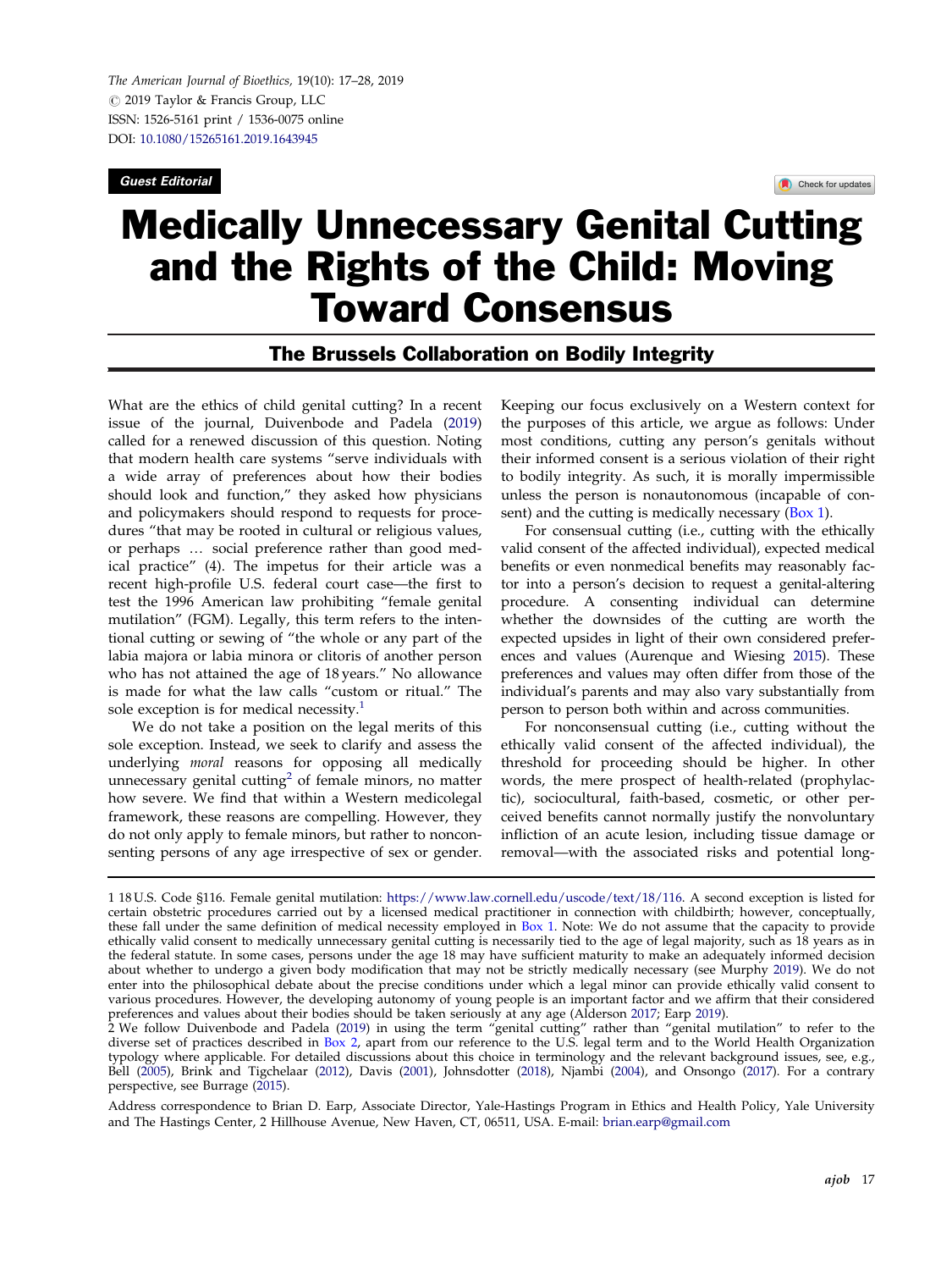<span id="page-2-0"></span>term consequences, both physical and psychological—on the most intimate part of another person's body (Goldman [1999;](#page-7-0) Smith and Stein [2017](#page-8-0)).

Box 1. What makes an intervention medically necessary? Although the term is left undefined in the federal statute, a common understanding is that an intervention to alter a bodily state is medically necessary when (1) the bodily state poses a serious, time-sensitive threat to the person's well-being, typically due to a functional impairment in an associated somatic process, and (2) the intervention, as performed without delay, is the least harmful feasible means of changing the bodily state to one that alleviates the threat (Earp [2019](#page-7-0)). "Medically necessary" is therefore different from "medically beneficial," a weaker standard, which requires only that the expected health-related benefits outweigh the expected health-related harms. The latter ratio is often contested as it depends on the specific weights assigned to the potential outcomes of the intervention, given, among other things, (a) the subjective value to the individual of the body parts that may be affected, (b) the individual's tolerance for different kinds or degrees of risk to which those body parts may be exposed, and (c) any preferences the individual may have for alternative (e.g., less invasive or risky) means of pursuing the intended health-related benefits (Darby [2015\)](#page-7-0). We argue that although the weaker, "medically beneficial" standard may well be appropriate for certain interventions into the body, it is not appropriate for cutting or removing healthy tissue from the genitals of a nonconsenting person. If someone is capable of consenting to genital cutting but declines to do so, no type or degree of expected benefit, health-related or otherwise, can ethically justify the imposition of such cutting. If, by contrast, a person is not even capable of consenting due to a temporary lack of sufficient autonomy (e.g., an intoxicated adult or a young child), there are strong moral reasons in the absence of a relevant medical emergency to wait until the person acquires the capacity to make their own decision.

As Munzer ([2018\)](#page-8-0) argues, materially and symbolically "salient" parts of the human body, such as the face, breasts, vulva, or penis, are "socially important and valued, and are often considered striking or tied to a person's sense of identity" (p. 18). Because of a child's unique vulnerability and the close relationship of the genitals in particular to one's embodied sexuality, "interfering with a child's genitals [has exceptional] salience compared to interference in the absence of a medical indication with many other parts of a child's body," and is "generally worse" than other such forms of interference (17–18).

How do these observations apply to the recent court case? The defendants were members of the Dawoodi Bohra, a religious sect within the Musta'li Isma'ili Shi'a branch of Islam, who were living in Detroit, MI, where the alleged cutting took place. According to the available evidence, the form of female genital cutting typically performed among the Dawoodi Bohra is the scraping, nicking, or partial removal of the clitoral prepuce or hood: FGM Type IV or Ia on the World Health Organization (WHO) typology (Bootwala [2019;](#page-6-0) see [Box](#page-3-0) [2\)](#page-3-0). As alluded to by Duivenbode and Padela [\(2019\)](#page-7-0), such partial removal or reshaping of the clitoral hood, along with certain modifications of the labia and related procedures, are commonly classified as "cosmetic" genital alterations when requested by adults over the age of 18 years. It is thus plausible that the sheer alteration of healthy female genital tissue is not inherently mutilating (or a net harm) as implied by the WHO (see  $Box$  2), insofar as the individual desires the alteration, is competent to consent to it, and regards it as a bodily enhancement.

There may of course be other reasons to object to medically unnecessary genital alterations even in consenting adults (e.g., the reinforcement of problematic norms). But insofar as "mutilation" is meant to signal a moral problem, it is plausibly the nonconsensual nature of such alterations that is most relevant to their suspect ethical status. That Duivenbode and Padela ([2019\)](#page-7-0) fail even to mention consent in their discussion is striking.

What could explain this omission? "Botox clinics," Duivenbode and Padela ([2019](#page-7-0)) observe, "help some people look younger, and breast augmentation might help others feel more attractive—such procedures are part and parcel of some doctors' daily practices." Ostensibly in the same vein, they continue, "[n]early 80% of American men are circumcised for religiocultural reasons, despite the health benefit remaining ambiguous" (5).

But that is not quite right. Genitally intact American men are not typically subjected to circumcision: Without their consent this would be criminal assault and battery. Neither does any substantial proportion of such men pursue circumcision voluntarily for health-related or other reasons. Rather, in the United States—in contrast to most other Western countries—a majority of male infants are routinely circumcised for cultural or (far less often) religious reasons at the behest of their parents (for discussion, see Earp and Shaw [2017](#page-7-0)). This uncomfortable fact cannot be avoided by simply conflating such things as voluntary Botox administration or breast augmentation with nonvoluntary genital cutting of healthy children. Consent makes a moral difference (Alderson [2017;](#page-6-0) Archard [2007](#page-6-0)).

In the Detroit case, the alleged ritual cutting of girls was done by a physician, with sterile equipment, in a clinical environment—contrary to the popular stereotype about such cutting maintained by Western media (Bader [2019](#page-6-0)). However, the fact that nonvoluntary genital cutting can sometimes be made less physically, if not emotionally, harmful through medicalization does not necessarily make it any less wrongful. A person can be wronged without being harmed, and vice versa (Archard [2007](#page-6-0)). In bypassing (or preempting; see Möller [2017](#page-8-0)) a person's ability to set and maintain their own bodily or sexual boundaries, nonconsensual genital cutting may wrong the person regardless of the level of harm caused, unless, as noted, the person is nonautonomous and the cutting is medically necessary—and thus cannot reasonably be deferred (see Box 3 for further discussion).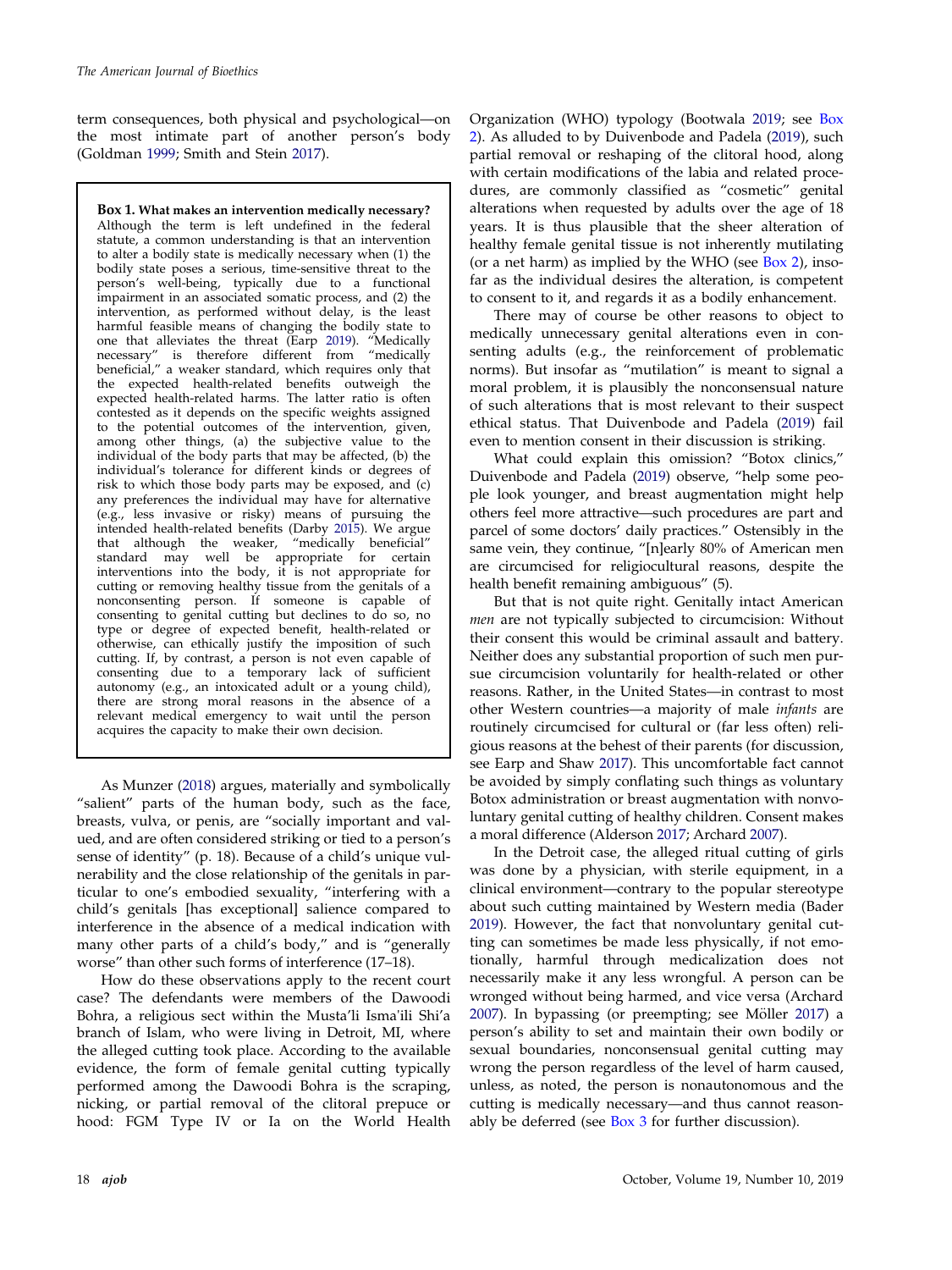<span id="page-3-0"></span>

| Category                                               | "Female genital mutilation" (FGM) as                                                                                                                                                                                                                                                                                                                      | Female genital "cosmetic" surgeries                                                                                                                                                                                                |
|--------------------------------------------------------|-----------------------------------------------------------------------------------------------------------------------------------------------------------------------------------------------------------------------------------------------------------------------------------------------------------------------------------------------------------|------------------------------------------------------------------------------------------------------------------------------------------------------------------------------------------------------------------------------------|
|                                                        | defined by the WHO: namely, all<br>medically unnecessary procedures<br>involving partial or total removal of<br>the external female genitalia, or other<br>injury to the female genital organs-<br>widely condemned as human rights<br>violations and thought to be primarily                                                                             | (FGCS): widely practiced in Western<br>countries and generally considered<br>acceptable if performed with the<br>informed consent of the individual<br>(cf. intersex cases, which are still<br>primarily nonconsensual)            |
|                                                        | nonconsensual                                                                                                                                                                                                                                                                                                                                             |                                                                                                                                                                                                                                    |
| $Proceedures + WHO$<br>typology                        | Type I: Alterations of the clitoris or<br>clitoral hood, within which Type Ia is<br>partial or total removal of the clitoral<br>hood, and Type Ib is partial or total<br>removal of the clitoral hood and the<br>(external portion of the)* clitoris [i.e.,<br>glans and sometimes part of the body]                                                      | Alterations of the clitoris, including<br>clitoral reshaping, clitoral<br>unhooding, and clitoroplasty (also<br>common in "normalizing"<br>intersex surgeries)                                                                     |
|                                                        | Type II: Alterations of the labia, within<br>which Type IIa is partial or total<br>removal of the labia minora, Type IIb<br>is partial or total removal of the labia<br>minora and/or the (external) $*$ clitoris,<br>and Type IIc is the partial or total<br>removal of the labia minora, labia<br>majora, and (external)* clitoris                      | Alterations of the labia, including<br>trimming of the labia minora and/<br>or majora, also known as<br>"labiaplasty"                                                                                                              |
|                                                        | Type III: Alterations of the vaginal<br><b>opening</b> (with or without cutting of<br>the clitoris), within which Type IIIa is<br>the partial or total removal and<br>appositioning of the labia minora, and<br>Type IIIb is the partial or total removal<br>and appositioning of the labia majora,<br>both as ways of narrowing the<br>vaginal opening** | Alterations of the vaginal opening<br>(with or without cutting of the<br>clitoris), typified by narrowing of<br>the vaginal opening, variously<br>known as "vaginal tightening,"<br>"vaginal rejuvenation," or<br>"husband stitch" |
|                                                        | Type IV: Miscellaneous, including<br>piercing, pricking, nicking, scraping,<br>and cauterization                                                                                                                                                                                                                                                          | Miscellaneous, including piercing,<br>tattooing, pubic liposuction, and<br>vulval fat injections.                                                                                                                                  |
| Examples of relatively<br>high-prevalence<br>countries | Depending on procedure: Burkina Faso,<br>Chad, Cote d'Ivoire, Djibouti, Egypt,<br>Eritrea, Ethiopia, Gambia, Guinea,<br>Guinea Bissau, Indonesia, Iraqi<br>Kurdistan, Liberia, Malaysia, Mali,<br>Mauritania, Senegal, Sierra Leone,<br>Somalia, Sudan, and concomitant<br>diaspora communities                                                           | Depending on the procedure: Brazil,<br>Colombia, France, Germany, India,<br>Japan, Mexico, Russia, South Korea,<br>Spain, Turkey, the United States                                                                                |
| Actor                                                  | Source: UNFPA<br>Traditional practitioner, midwife, nurse<br>or paramedic, surgeon                                                                                                                                                                                                                                                                        | Source: ISAPS<br>Surgeon, tattoo artist, body piercer                                                                                                                                                                              |
| Age at which<br>typically performed                    | Depending on the procedure/<br>community: typically around puberty,<br>but ranging from infancy to adulthood                                                                                                                                                                                                                                              | Typically in adulthood, but<br>increasingly on adolescent girls or<br>even younger minors; intersex<br>surgeries (e.g., clitoroplasty) more<br>common in infancy, but ranging<br>through adolescence and adulthood                 |
| Presumed Western                                       | Unlawful                                                                                                                                                                                                                                                                                                                                                  | Lawful                                                                                                                                                                                                                             |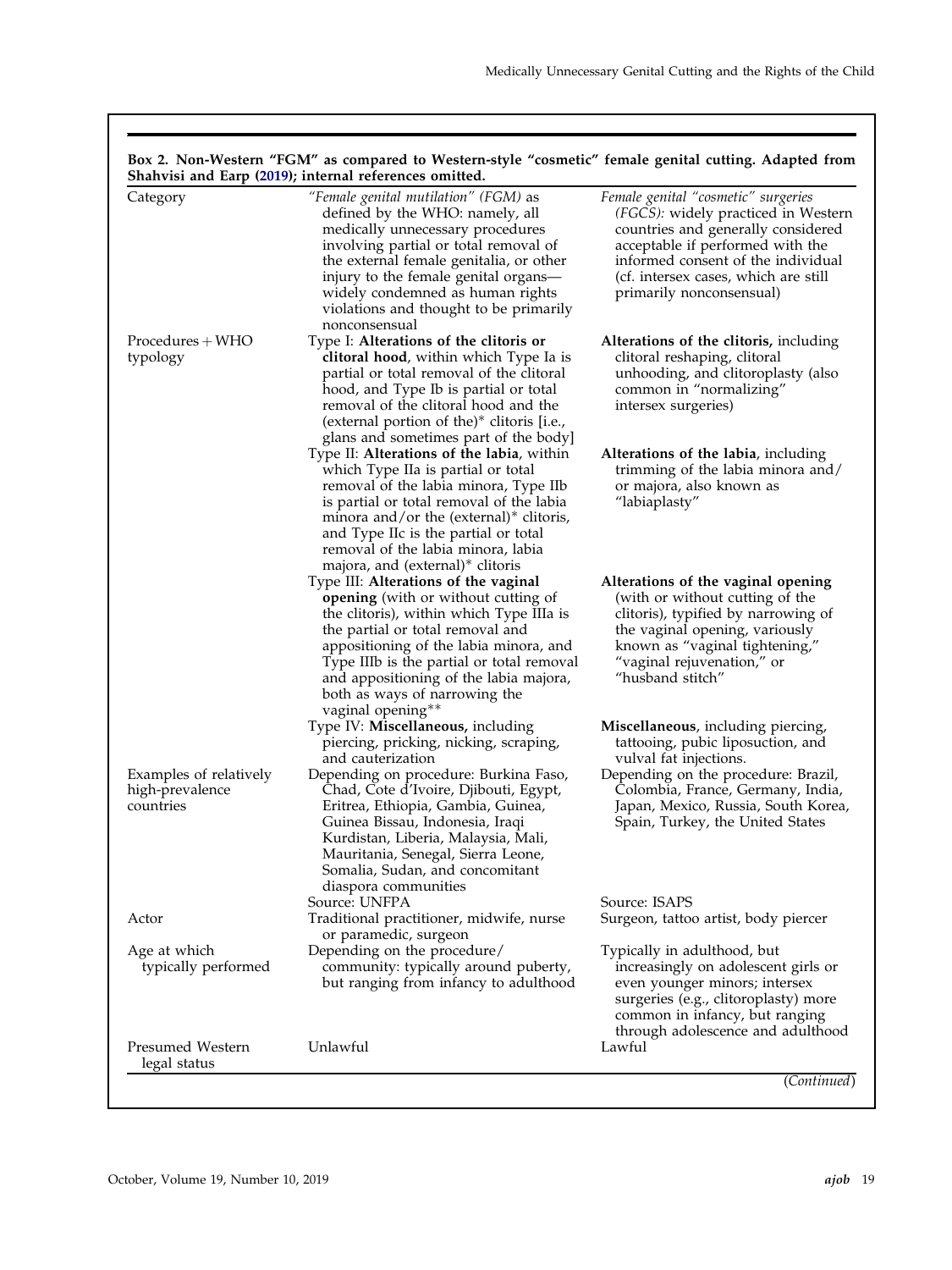<span id="page-4-0"></span>Box 2. discussion. Given that there is overlap (or a close anatomical parallel) between each form of WHOdefined "mutilation" and Western-style FGCS, neither of which is medically necessary, one must ask what the widely perceived categorical moral difference is between these two sets of procedures. Controlling for clinical context—which varies across the two sets and is often functionally similar—the most promising candidate for such a difference appears to be the typical age, and hence presumed or likely consent-status, of the subject. Indeed, this perceived difference in consent-status accounts for the troubling racial double standards observed in some Western countries, whereby women from minority communities (typically of color) will be denied genital-altering procedures offered to women from the majority culture (typically white); the presumption appears to be that the former, but not the latter, are incapable of consenting to the medically unnecessary cutting of their own genitals (for discussions, see Boddy [2016;](#page-6-0) Conroy [2006;](#page-6-0) Dustin [2010](#page-7-0); Shahvisi [2017](#page-8-0)). In any case, it does not appear to be the degree of invasiveness (which ranges widely across both sets of practices), specific tissues affected, or the precise medical or nonmedical benefit-to-risk profile of medically unnecessary female genital cutting that is most central to determining the moral acceptability. Rather, it is the extent to which the affected individual desires the genital cutting and is capable of consenting to it. The same principle, we suggest, should apply to persons of all sexes and genders.

-We have added the qualification in parentheses. This is because the official WHO typology wrongly equates the external, visible portion of the clitoris with the entire clitoris, thereby diminishing the anatomical and sexual significance of the latter. Most of the clitoris, including the majority of its erectile tissues and structures necessary for orgasm, is underneath the superficial skin layer of the body—like an iceberg—and therefore cannot be removed without major surgery (which does not occur in any recognized form of FGM; see Abdulcadir et al. [2016](#page-6-0)). This may help to explain why, contrary to popular belief in Western societies, women and girls who have been subjected to WHO-defined FGM of various types usually retain the ability to experience orgasm and can experience sexual pleasure (Ahmadu and Shweder [2009](#page-6-0); Catania et al. [2007\)](#page-6-0). This does not, of course, mean that the sexual experience of these women and girls is no different than it would have been without the cutting, nor that the cutting is risk-free with respect to potential sexual harms. Rather, it is to dispel the common myth that FGM is sexually disabling per se—a myth that may itself cause harm to women and girls who have experienced FGM and believe that they are (therefore) incapable of sexual enjoyment (Mohamed et al. [in press](#page-8-0)).

--In practice, the most severe instances of medically unnecessary narrowing of the vaginal opening regarded as infibulation (FGM) leave a smaller introitus and often cause greater functional difficulties than analogous procedures regarded as "vaginal rejuvenation" (FGCS). However, the WHO typology does not distinguish between more or less constrictive outcomes in its definition of Type III FGM, and both infibulation and "vaginal rejuvenation" fall on a spectrum. Thus, there is no anatomically definite line between them, and in some cases they may be practically indistinguishable: e.g., partial re-infibulation versus a so-called "husband stitch" (Edmonds [2013](#page-7-0); Foster [2016](#page-7-0)).

As Duivenbode and Padela [\(2019](#page-7-0)) emphasize, the Dawoodi Bohra also practice ritual cutting of boys within their community—namely, male circumcision and they do so for similar religious reasons, citing in support of both practices a non-Quranic source of Islamic jurisprudence known as the da'a'im al-Islam (see Bootwala  $2019$ .<sup>3</sup> Here, circumcision refers to the partial or total removal of the penile prepuce, a highly sensitive sleeve of functional tissue comprising about half of the motile skin system of the penis (Cold and Taylor [1999](#page-6-0); Taylor et al. [1996\)](#page-8-0). Consequently, the typical form of religiously motivated male genital cutting among the Dawoodi Bohra is markedly more invasive than the typical form of such cutting of females within the same community. As Davis [\(2001](#page-7-0)) argued nearly 20 years ago, a "collision course" in Western law and policy is created when nonconsensual, medically unnecessary genital cutting of boys is tolerated for any reason, but more minor forms of such cutting of girls are criminally forbidden regardless of the reason in the same regimes.

The "crash," we suggest, may have just happened in the federal case. Rather than ruling on the merits, Judge Bernard A. Friedman struck down the 1996 American law as unconstitutional, citing jurisdictional constraints. Congress, he argued, did not have the authority to pass a nationwide ban on FGM because it is "local criminal activity," which is the province of the states. He thus

<sup>3</sup> This is a general pattern, in that virtually all groups that practice ritual female genital cutting also practice ritual male genital cutting—but not vice versa—often in parallel ceremonies for similar reasons. "It has been suggested that in many societies, female circumcision was introduced in imitation of the male ritual. Rationales for circumcision of boys and girls vary with local context, but the genital modifications are often performed with similar motives irrespective of gender: to prepare the child for a life in religious community, to accentuate gender difference and to perfect gendered bodies, for beautification, for cleanliness, to improve the social status of the child through ritual, and so on" (Johnsdotter [2018,](#page-7-0) p. 22, emphasis added).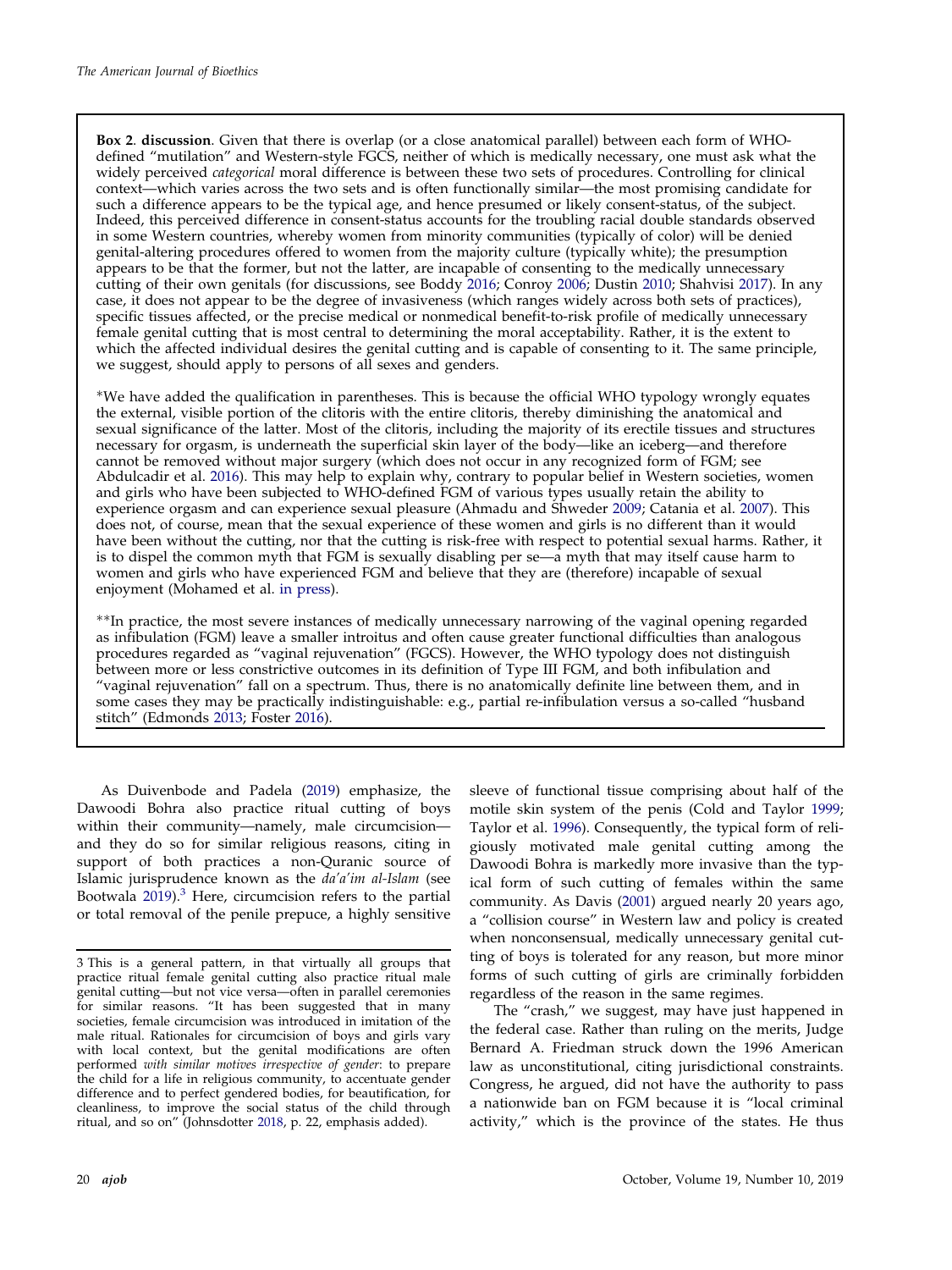<span id="page-5-0"></span>avoided confronting the equal protection issue at the federal level, whilst appearing to be aware of its existence: "As laudable as the prohibition of a particular type of abuse of girls may be," he wrote, "it does not logically further the goal of protecting children on a nondiscriminatory basis."<sup>4</sup>

Box 3. Genital contact in a health care context: harming versus wronging

One exception to the general prohibition on adults touching children's genitals pertains to necessary parental (or equivalent) care: for example, changing diapers or help with washing. But this exception applies only insofar as the child requires such help; a parent or caregiver who continued to wash a child's genitals when the child was capable of such washing on their own would likely be acting inappropriately. Similarly, a doctor or other health care professional who handled much less cut into or removed tissue from—a child's genitals beyond what was strictly necessary for diagnosis or treatment would almost certainly be crossing an ethical line. If the child-patient happened to be unconscious or otherwise did not remember the medically unnecessary genital touching (or cutting), this would not normally render the action morally permissible. Thus, although the level of physical or emotional harm caused by genital cutting is one important moral consideration, such that, all else being equal, more harmful cutting is worse than less harmful cutting, the threshold for wronging a nonconsenting person in this context is "mere" medically unnecessary genital touching. A fortiori, nonconsensual nicking, piercing, or other genital cutting or alteration—all of which are more intrusive and typically more painful than "mere" touching—wrong the child irrespective of the level of harm caused, insofar as they are not medically required. More broadly, trust in the medical profession may be damaged when health care providers perform medically unnecessary procedures on the genitals of nonconsenting persons (Barnes [2012](#page-6-0)).

Another recent legal development concerns a bill in California, introduced but later tabled, that sought to outlaw medically unnecessary "intersex" surgeries, including so-called "feminizing" clitoroplasty, before an age of consent (Gutierrez [2019\)](#page-7-0). The purported goal of most such surgeries is to make the child's genitals appear more stereotypically masculine or feminine, which some have presumed, albeit without strong evidence, to be important for their psychosocial development. However, a growing number of individuals subjected as children to such genital cutting claim to have been seriously harmed by what was done to them when they were incapable of understanding the risks and consequences. Moreover, some express great resentment about what they consider a violation of their human rights (Garland and Travis [2018](#page-7-0); Human Rights Watch [2017;](#page-7-0) Monro et al. [2017\)](#page-8-0).

Similar claims are made by a growing number of individuals subjected to medically unnecessary female and male forms of childhood genital cutting, even in societies where such cutting, including relatively minor forms, is culturally normative (Earp and Darby [2017;](#page-7-0) Hammond and Carmack [2017](#page-7-0); Johnsdotter [2019](#page-7-0); Moore [2015;](#page-8-0) Varagur [2016\)](#page-8-0). At a recent global experts meeting on female genital cutting in Brussels, Belgium, in which many of the present authors participated (see [Appendix](#page-8-0) for details), it was widely agreed that the ethics of female, male, and intersex cutting must be considered together. What do ritual nicking or partial removal of the clitoral hood, routine or religious excision of the penile prepuce, and cutting of the healthy clitoropenile organ in cases of perceived ambiguity have in common?

Among other shared features, they are all (1) medically unnecessary acts of (2) genital cutting that are (3) overwhelmingly performed on young children (4) on behalf of norms, beliefs, or values that may not be the child's own and which the child may not adopt when of age. Indeed, such norms, beliefs, or values are often controversial in the wider society and hence prone to reevaluation upon later reflection or exposure to other points of view (e.g., the belief that a child's body must conform to a strict gender binary; that surgery is an appropriate means of pursuing hygiene; that one's genitals must be symbolically purified before one can be fully accepted; and so on). In this, they constitute painful intrusions into the "private parts" of the most vulnerable members of society, despite being of highly contested value overall (Chambers [2018](#page-6-0); Sarajlic [2014\)](#page-8-0). This is in contrast to medically necessary interventions (Box 1), which are almost universally valued—that is, valued irrespective of local epistemologies, individual bodily preferences, religious commitments, or cultural background—which explains why such interventions are usually permissible even in temporarily nonautonomous persons (Earp [2019\)](#page-7-0).

Duivenbode and Padela [\(2019](#page-7-0)) are right to note that "procedures performed within the confines of a health care system are not always directly related to health outcome benefits." As they go on to state, "Our individual preferences, cultural and religious values, and societal norms necessarily inform some of what doctors do" (5). But it matters who "we" are when considering "our" preferences and values. If the imagined individual is a baby or young child, we do not yet know what their preferences or values will be when they grow up. This is especially true in present-day multicultural societies in

<sup>4</sup> The "local criminal activity" he had in mind appears to be physical assault. See United States v. Jumana Nagarwala et al., No. l7-cr-20274 (E.D. Mich. Nov. 20, 2018) [https://www.scribd.](https://www.scribd.com/document/393706333/Judge-dismisses-several-charges-in-FGM-case#download) [com/document/393706333/Judge-dismisses-several-charges-in-](https://www.scribd.com/document/393706333/Judge-dismisses-several-charges-in-FGM-case#download)[FGM-case#download](https://www.scribd.com/document/393706333/Judge-dismisses-several-charges-in-FGM-case#download) (the quotation from Friedman is also from this ruling). For a recent argument that medically unnecessary female and male genital cutting are already unlawful, as physical assault, if performed without the person's own consent—that is, without the need for a special statute "banning" either one—see Svoboda, Adler, and Van Howe [\(2016](#page-8-0), [2019\)](#page-8-0). For a discussion of competing religious claims in law, e.g., with respect to Judaism or Islam, see Merkel and Putzke [\(2013](#page-7-0)). See also Aurenque and Wiesing [\(2015\)](#page-6-0).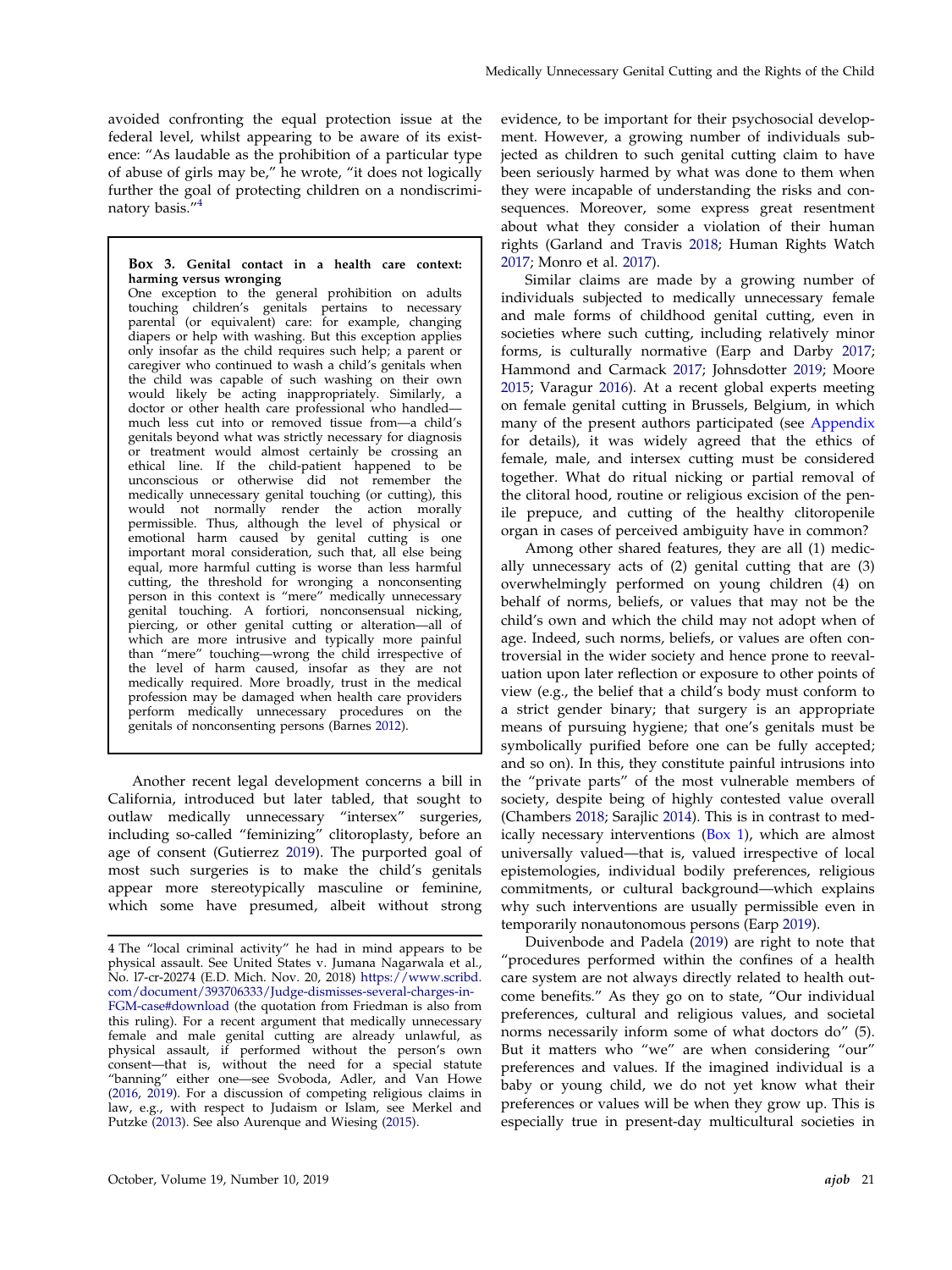<span id="page-6-0"></span>the age of the Internet. People encounter many different ways of life. Many reconsider or even reject the cultural traditions or religious beliefs with which they were raised (Johnsdotter [2019](#page-7-0); Pew Research [2018\)](#page-8-0). When it comes to such personal, subjective, and often strongly emotional matters as the state of one's own sexual or reproductive organs, the grounds for predictive certainty are even less secure (Earp and Darby [2017](#page-7-0)).

A child's right to bodily integrity may not be absolute (Mazor [2019\)](#page-7-0). But in most cases, medically unnecessary, nonconsensual genital cutting will not pass a threshold of being clearly in the child's long-term best interests (which includes their weighty interest in being able to decide about such high-stakes bodily interventions for themselves) so as to make it morally permissible (Fox and Thomson [2017](#page-7-0); Schüklenk [2012](#page-8-0)). Certainly, this is the case in Western countries with a strong tradition of individual rights, such as the United States. In these countries, children are taught from a young age that their genitals are not even to be touched by others, apart from required medical examinations or other limited exceptions (Box 3), before they can exercise their sexual autonomy (Earp and Steinfeld [2018;](#page-7-0) Townsend [2019](#page-8-0)).

Accordingly, social change efforts in such countries should aim to protect all nonconsenting persons, regardless of sex or gender, from medically unnecessary genital cutting. We do not suggest that criminal sanctions are necessarily an appropriate mechanism for pursuing such efforts, especially insofar as such sanctions tend to be selectively applied to members of already-marginalized groups (Ben-Yami 2013; Berer 2015; Creighton et al. [2019;](#page-7-0) Johnson [2013](#page-7-0)). Rather, clear ethical statements from professional medical bodies; social campaigns geared toward education and consciousness-raising; respectful debate and dialogue among interested parties; moral and material support for dissenters from within practicing communities; and non-hypocritical cross-cultural engagement will be important for making sustainable progress. Meanwhile, as Davis ([2001](#page-7-0)) noted all those years ago, "as long as the U.S. continues to countenance" routine and religious circumcision of infant males, or as we explore in [Box 2,](#page-3-0) supposedly "cosmetic" genital operations on non-consenting female or intersex minors, "the criminalization of even the 'ritual nick' cannot fail to dilute the persuasiveness of the official stance against [non-Western forms of female genital cutting], while carrying the unmistakable taint of intolerance and double standards" (567).

#### **REFERENCES**

Abdulcadir, J., D. M. Botsikas, A. Bolmont, et al. [2016](#page-4-0). Sexual anatomy and function in women with and without genital mutilation: A cross-sectional study. The Journal of Sexual Medicine 13(2): 226–237. doi: [10.1016/j.jsxm.2015.12.023.](https://doi.org/10.1016/j.jsxm.2015.12.023)

Abdulcadir, J., F. S. Ahmadu, L. Catania, B. Essén, E. Gruenbaum, S. Johnsdotter, … and M. McKinley. [2012](#page-8-0). Seven things to know about female genital surgeries in Africa. Hastings Center Report 42(6): 19–27. doi: [10.1002/hast.81](https://doi.org/10.1002/hast.81).

Ahmadu, F. S., and R. Shweder. [2009.](#page-4-0) Disputing the myth of the sexual dysfunction of circumcised women. Anthropology Today 25(6): 14–17. doi: [10.1111/j.1467-8322.2009.00699.x](https://doi.org/10.1111/j.1467-8322.2009.00699.x).

Alderson, P. [2017.](#page-1-0) Children's consent and the zone of parental discretion. Clinical Ethics 12(2): 55–62. doi: [10.1177/](https://doi.org/10.1177/1477750917691887) [1477750917691887](https://doi.org/10.1177/1477750917691887).

Archard, D. [2007.](#page-2-0) The wrong of rape. The Philosophical Quarterly 57(228): 374–393. doi: [10.1111/j.1467-9213.2007.492.x.](https://doi.org/10.1111/j.1467-9213.2007.492.x)

Aurenque, D., and U. Wiesing. [2015.](#page-1-0) German law on circumcision and its debate: How an ethical and legal issue turned political. Bioethics 29(3): 203–210. doi: [10.1111/bioe.12077.](https://doi.org/10.1111/bioe.12077)

Bader, D. [2019](#page-2-0). Picturing female circumcision and female genital cosmetic surgery: A visual framing analysis of Swiss newspapers, 1983–2015. Feminist Media Studies, online ahead of print. doi: [10.1080/14680777.2018.1560348](https://doi.org/10.1080/14680777.2018.1560348).

Barnes, S. S. [2012.](#page-5-0) Practicing pelvic examinations by medical students on women under anesthesia: Why not ask first? Obstetrics & Gynecology 120(4): 941–943. doi: [10.1097/AOG.](https://doi.org/10.1097/AOG.0b013e3182677a28) [0b013e3182677a28](https://doi.org/10.1097/AOG.0b013e3182677a28).

Bell, K. [2005](#page-1-0). Genital cutting and Western discourses on sexuality. Medical Anthropology Quarterly 19(2): 125-148. doi: [10.](https://doi.org/10.1525/maq.2005.19.2.125) [1525/maq.2005.19.2.125.](https://doi.org/10.1525/maq.2005.19.2.125)

Ben-Yami, H. 2013. Circumcision: What should be done? Journal of Medical Ethics 39(7): 459–462. doi: [10.1136/medethics-2012-](https://doi.org/10.1136/medethics-2012-101274) [101274](https://doi.org/10.1136/medethics-2012-101274).

Berer, M. 2015. The history and role of the criminal law in anti-FGM campaigns: Is the criminal law what is needed, at least in countries like Great Britain? Reproductive Health Matters 23(46): 145–157. doi: [10.1016/j.rhm.2015.10.001.](https://doi.org/10.1016/j.rhm.2015.10.001)

Boddy, J. [2016.](#page-4-0) The normal and the aberrant in female genital cutting: Shifting paradigms. HAU: Journal of Ethnographic Theory 6(2): 41–69. doi: [10.14318/hau6.2.008](https://doi.org/10.14318/hau6.2.008).

Bootwala, Y. [2019](#page-2-0). A review of female genital cutting (FGC) in the Dawoodi Bohra community–parts 1, 2, and 3. Current Sexual Health Reports 11(3): 2012–235. doi: [10.1007/s11930-019-00212-z](https://doi.org/10.1007/s11930-019-00212-z).

Burrage, H. [2015.](#page-1-0) Eradicating female genital mutilation: A UK perspective. Abingdon, UK: Routledge.

Catania, L., O. Abdulcadir, V. Puppo, J. B. Verde, J. Abdulcadir, and D. Abdulcadir. [2007.](#page-4-0) Pleasure and orgasm in women with female genital mutilation/cutting (FGM/C). The Journal of Sexual Medicine 4(6): 1666–1678. doi: [10.1111/j.1743-6109.2007.00620.x](https://doi.org/10.1111/j.1743-6109.2007.00620.x).

Chambers, C. [2018.](#page-5-0) Reasonable disagreement and the neutralist dilemma: Abortion and circumcision in Matthew Kramer's 'Liberalism with Excellence'. The American Journal of Jurisprudence 63(1): 9–32. doi: [10.1093/ajj/auy006.](https://doi.org/10.1093/ajj/auy006)

Cold, C. J., and J. R. Taylor. [1999.](#page-4-0) The prepuce. BJU International 83(S1): 34–44. doi: [10.1046/j.1464-410x.1999.0830s1034.x](https://doi.org/10.1046/j.1464-410x.1999.0830s1034.x).

Conroy, R. [2006.](#page-4-0) Female genital mutilation: Whose problem, whose solution? BMJ 333: 106–107. doi: [10.1136/bmj.333.7559.](https://doi.org/10.1136/bmj.333.7559.106) [106](https://doi.org/10.1136/bmj.333.7559.106).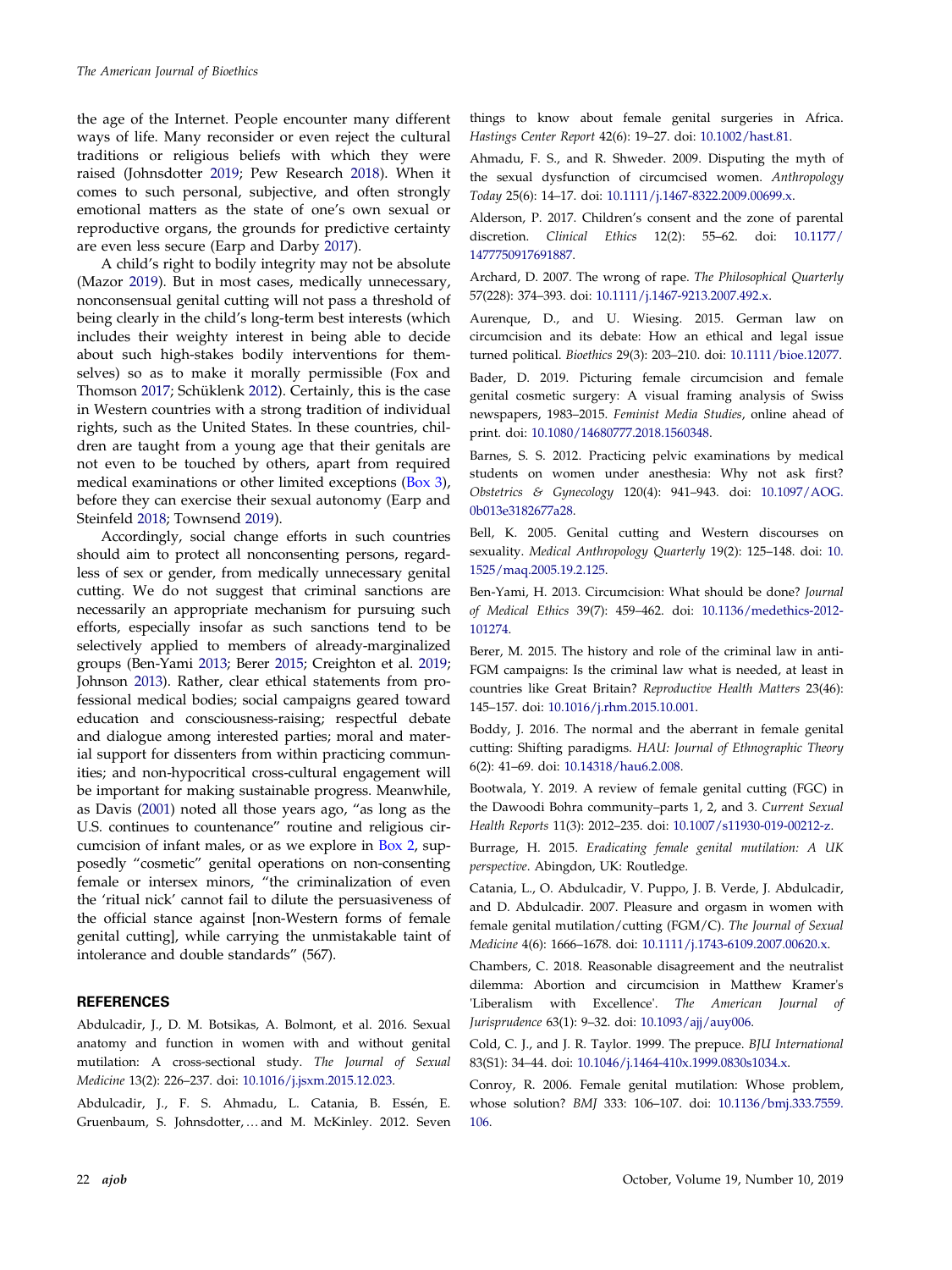<span id="page-7-0"></span>Creighton, S. M., Z. Samuel, N. Otoo-Oyortey, and D. Hodes. [2019.](#page-6-0) Tackling female genital mutilation in the UK. BMJ 364: l15. doi: [10.1136/bmj.l15](https://doi.org/10.1136/bmj.l15).

Darby, R., and J. S. Svoboda. [2007](#page-8-0). A rose by any other name? Rethinking the similarities and differences between male and female genital cutting. Medical Anthropology Quarterly 21(3): 301–323. doi: [10.1525/maq.2007.21.3.301.](https://doi.org/10.1525/maq.2007.21.3.301)

Darby, R. [2015](#page-2-0). Risks, benefits, complications and harms: Neglected factors in the current debate on non-therapeutic circumcision. Kennedy Institute of Ethics Journal 25(1): 1–34. doi: [10.1353/ken.2015.0004](https://doi.org/10.1353/ken.2015.0004).

Davis, D. S. [2001.](#page-1-0) Male and female genital alteration: A collision course with the law. Health Matrix 11(1): 487–570.

DeLaet, D. L. [2009](#page-8-0). Framing male circumcision as a human rights issue? Contributions to the debate over the universality of human rights. Journal of Human Rights 8(4): 405–426. doi: [10.](https://doi.org/10.1080/14754830903324795) [1080/14754830903324795](https://doi.org/10.1080/14754830903324795).

Duivenbode, R., and A. I. Padela. [2019](#page-1-0). Female genital cutting (FGC) and the cultural boundaries of medical practice. The American Journal of Bioethics 19(3): 3–6. doi: [10.1080/15265161.](https://doi.org/10.1080/15265161.2018.1554412) [2018.1554412](https://doi.org/10.1080/15265161.2018.1554412).

Dustin, M. [2010.](#page-4-0) Female genital mutilation/cutting in the UK: Challenging the inconsistencies. European Journal of Women's Studies 17(1): 7–23. doi: [10.1177/1350506809350857.](https://doi.org/10.1177/1350506809350857)

Earp, B. D. [2015](#page-8-0). Female genital mutilation and male circumcision: Toward an autonomy-based ethical framework. Medicolegal and Bioethics 5(1): 89–104. doi: [10.2147/MB.S63709.](https://doi.org/10.2147/MB.S63709)

Earp, B. D. [2019.](#page-1-0) The child's right to bodily integrity. In Ethics and the contemporary world. edited by D. Edmonds, 217–235. Abingdon and New York: Routledge. [https://www.academia.](https://www.academia.edu/37138614/The_childs_right_to_bodily_integrity) [edu/37138614/The\\_childs\\_right\\_to\\_bodily\\_integrity.](https://www.academia.edu/37138614/The_childs_right_to_bodily_integrity)

Earp, B. D., and D. M. Shaw. [2017](#page-2-0). Cultural bias in American medicine: The case of infant male circumcision. Journal of Pediatric Ethics 1(1): 8–26.

Earp, B. D., and R. Steinfeld. [2018.](#page-6-0) Genital autonomy and sexual well-being. Current Sexual Health Reports 10(1): 7–17. doi: [10.](https://doi.org/10.1007/s11930-018-0141-x) [1007/s11930-018-0141-x.](https://doi.org/10.1007/s11930-018-0141-x)

Earp, B. D., and R. Darby. [2017](#page-5-0). Circumcision, sexual experience, and harm. University of Pennsylvania Journal of International Law 37(2-online): 1–57.

Earp, B. D., J. Hendry, and M. Thomson. [2017](#page-8-0). Reason and paradox in medical and family law: Shaping children's bodies. Medical Law Review 25(4): 604–627. doi: [10.1093/medlaw/](https://doi.org/10.1093/medlaw/fwx027) [fwx027.](https://doi.org/10.1093/medlaw/fwx027)

Edmonds, A. [2013.](#page-4-0) Can medicine be aesthetic? Disentangling beauty and health in elective surgeries. Medical Anthropology Quarterly 27(2): 233–252. doi: [10.1111/maq.12025.](https://doi.org/10.1111/maq.12025)

Ehrenreich, N., and M. Barr. [2005.](#page-8-0) Intersex surgery, female genital cutting, and the selective condemnation of cultural practices. Harvard Civil Rights-Civil Liberties Law Review 40(1): 71–140.

Foster, E. A. [2016](#page-4-0). Female circumcision vs. designer vaginas: Surgical genital practices and the discursive reproduction of state boundaries. In Body/state, edited by J. Dickinson. London: Routledge.

Fox, M., and M. Thomson. [2017.](#page-6-0) Bodily integrity, embodiment, and the regulation of parental choice. Journal of Law and Society 44(4): 501–531. doi: [10.1111/jols.12056](https://doi.org/10.1111/jols.12056).

Garland, F., and M. Travis. [2018](#page-5-0). Legislating intersex equality: Building the resilience of intersex people through law. Legal Studies 38(4): 587–606. doi: [10.1017/lst.2018.17](https://doi.org/10.1017/lst.2018.17).

Goldman, R. [1999.](#page-2-0) The psychological impact of circumcision. BJU International 83(S1): 93–102. doi: [10.1046/j.1464-410x.1999.](https://doi.org/10.1046/j.1464-410x.1999.0830s1093.x) [0830s1093.x](https://doi.org/10.1046/j.1464-410x.1999.0830s1093.x).

Gutierrez, M. [2019](#page-5-0). Bill to ban cosmetic genital surgeries on intersex infants delayed. Doctors opposed it. Los Angeles Times, April 8, 2019.

Hammond, T., and A. Carmack. [2017.](#page-5-0) Long-term adverse outcomes from neonatal circumcision reported in a survey of 1,008 men: An overview of health and human rights implications. The International Journal of Human Rights 21(2): 189–218. doi: [10.1080/13642987.2016.1260007](https://doi.org/10.1080/13642987.2016.1260007).

Human Rights Watch. [2017](#page-5-0). "I want to be like nature made me." Medically unnecessary surgeries on intersex children in the US. Human Rights Watch. 2017. [https://www.hrw.org/report/2017/](https://www.hrw.org/report/2017/07/25/i-want-be-nature-made-me/medically-unnecessary-surgeries-intersex-children-us) [07/25/i-want-be-nature-made-me/medically-unnecessary-sur](https://www.hrw.org/report/2017/07/25/i-want-be-nature-made-me/medically-unnecessary-surgeries-intersex-children-us)[geries-intersex-children-us](https://www.hrw.org/report/2017/07/25/i-want-be-nature-made-me/medically-unnecessary-surgeries-intersex-children-us).

Johnsdotter, S. [2018](#page-1-0). Girls and boys as victims: Asymmetries and dynamics in European public discourses on genital modifications in children. In FGM/C: From medicine to critical anthropology, edited by M. Fusaschi and G. Cavatorta, 31–50. Turin: Meti Edizioni.

Johnsdotter, S. [2019.](#page-5-0) Meaning well while doing harm: Compulsory genital examinations in Swedish African girls. Sexual and Reproductive Health Matters 27(2): 1586817. doi: [10.](https://doi.org/10.1080/26410397.2019.1586817) [1080/26410397.2019.1586817.](https://doi.org/10.1080/26410397.2019.1586817)

Johnson, M. T. [2010](#page-8-0). Male genital mutilation: Beyond the tolerable? Ethnicities 10(2): 181–207. doi: [10.1177/](https://doi.org/10.1177/1468796810361654) [1468796810361654.](https://doi.org/10.1177/1468796810361654)

Johnson, M. T. [2013](#page-6-0). Religious circumcision, invasive rites, neutrality and equality: Bearing the burdens and consequences of belief. Journal of Medical Ethics 39(7): 450–455. doi: [10.1136/](https://doi.org/10.1136/medethics-2012-101217) [medethics-2012-101217](https://doi.org/10.1136/medethics-2012-101217).

Mazor, J. [2019](#page-6-0). On the strength of children's right to bodily integrity: The case of circumcision. Journal of Applied Philosophy 36(1): 1–16. doi: [10.1111/japp.12275.](https://doi.org/10.1111/japp.12275)

Merkel, R., and H. Putzke. [2013.](#page-5-0) After Cologne: Male circumcision and the law. Parental right, religious liberty or criminal assault? Journal of Medical Ethics 39(7): 444–449. doi: [10.](https://doi.org/10.1136/medethics-2012-101284) [1136/medethics-2012-101284.](https://doi.org/10.1136/medethics-2012-101284)

Merli, C. [2010](#page-8-0). Male and female genital cutting among Southern Thailand's Muslims: Rituals, biomedical practice and local discourses. Culture, Health & Sexuality 12(7): 725–738. doi: [10.](https://doi.org/10.1080/13691051003683109) [1080/13691051003683109](https://doi.org/10.1080/13691051003683109).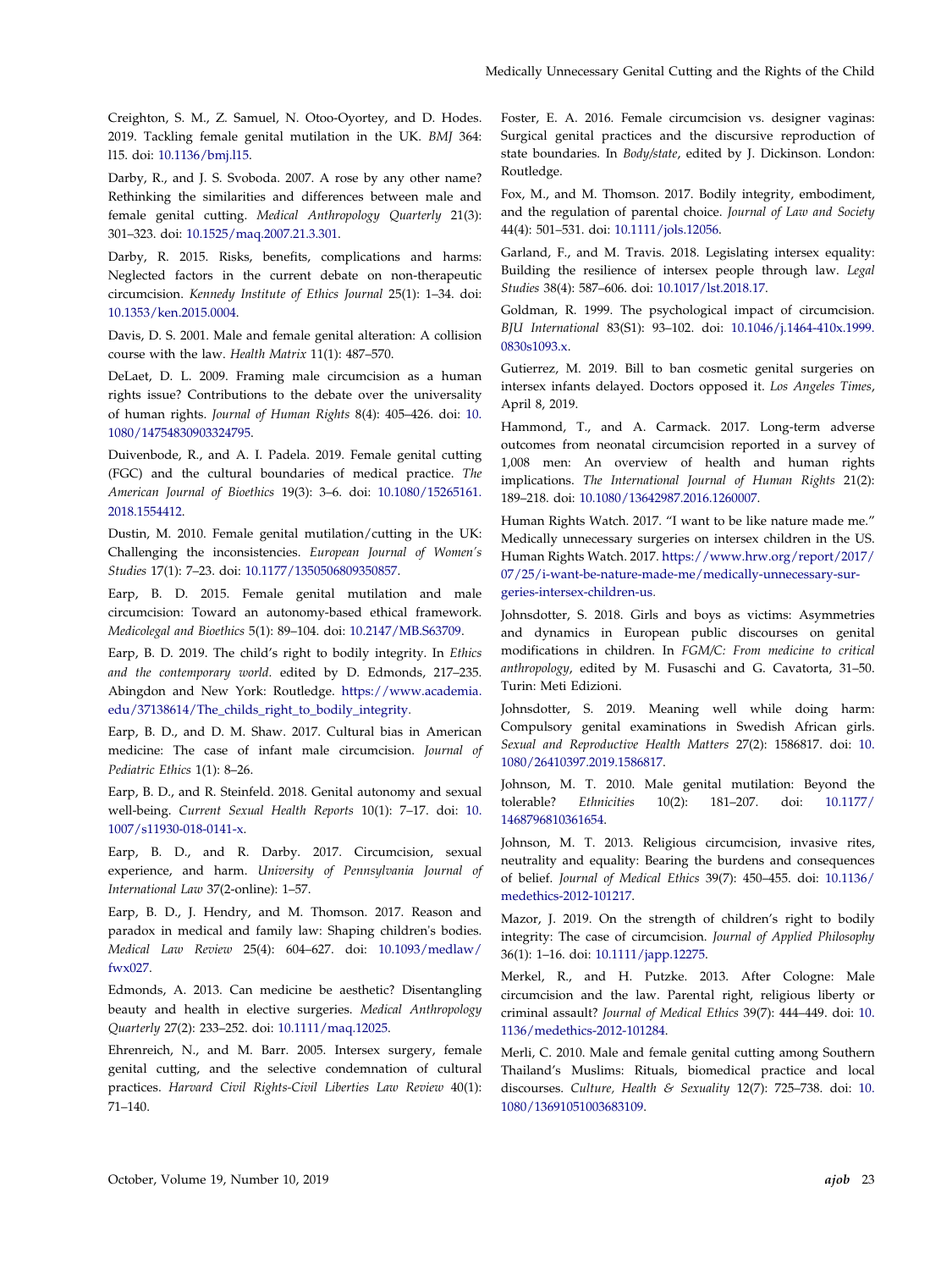<span id="page-8-0"></span>Mohamed, F. S., V. Wild, B. D. Earp, C. Johnson-Agbakwu, and J. Abdulcadir. [In press.](#page-4-0) Clitoral reconstruction after FGM/C. Medical synthesis and ethical debate. Journal of Sexual Medicine in press.

Möller, K. [2017](#page-2-0). Ritual male circumcision and parental authority. Jurisprudence 8(3): 461–479. doi: [10.1080/20403313.2017.1339535.](https://doi.org/10.1080/20403313.2017.1339535)

Monro, S., D. Crocetti, T. Yeadon-Lee, F. Garland, and M. Travis. [2017](#page-5-0). Intersex, variations of sex characteristics and DSD: The need for change. University of Huddersfield. [http://](http://eprints.hud.ac.uk/id/eprint/33535/1) [eprints.hud.ac.uk/id/eprint/33535/1.](http://eprints.hud.ac.uk/id/eprint/33535/1)

Moore, P. [2015.](#page-5-0) "Young Americans Less Supportive of Circumcision at Birth." YouGov. February 3, 2015. [https://](https://today.yougov.com/topics/lifestyle/articles-reports/2015/02/03/younger-americans-circumcision) [today.yougov.com/topics/lifestyle/articles-reports/2015/02/03/](https://today.yougov.com/topics/lifestyle/articles-reports/2015/02/03/younger-americans-circumcision) [younger-americans-circumcision](https://today.yougov.com/topics/lifestyle/articles-reports/2015/02/03/younger-americans-circumcision).

Munzer, S. R. [2018.](#page-2-0) Examining nontherapeutic circumcision. Health Matrix 28(1): 1–77.

Murphy, T. F. [2019.](#page-1-0) Adolescents and body modification for gender identity expression. Medical Law Review, online ahead of print. doi: [10.1093/medlaw/fwz006](https://doi.org/10.1093/medlaw/fwz006).

Njambi, W. N. [2004](#page-1-0). Dualisms and female bodies in representations of African female circumcision: A feminist critique. Feminist Theory 5(3): 281–303. doi: [10.1177/1464700104040811.](https://doi.org/10.1177/1464700104040811)

Obiora, L. A. 1996. Bridges and barricades: Rethinking polemics and intransigence in the campaign against female circumcision. Case Western Reserve Law Review 47: 275–378.

Onsongo, N. [2017.](#page-1-0) Female genital cutting (FGC): Who defines whose culture as unethical? International Journal of Feminist Approaches to Bioethics 10(2): 105–123. doi: [10.3138/ijfab.10.2.105.](https://doi.org/10.3138/ijfab.10.2.105)

Pew Research. [2018](#page-6-0). Young adults around the world are less religious. Washington, DC: Pew Research Center. [https://www.](https://www.pewforum.org/2018/06/13/young-adults-around-the-world-are-less-religious-by-several-measures/) [pewforum.org/2018/06/13/young-adults-around-the-world-are](https://www.pewforum.org/2018/06/13/young-adults-around-the-world-are-less-religious-by-several-measures/)[less-religious-by-several-measures/.](https://www.pewforum.org/2018/06/13/young-adults-around-the-world-are-less-religious-by-several-measures/)

Sarajlic, E. [2014.](#page-5-0) Can culture justify infant circumcision? Res Publica 20(4): 327–343. doi: [10.1007/s11158-014-9254-x](https://doi.org/10.1007/s11158-014-9254-x).

Schüklenk, U. [2012](#page-6-0). Europe debates circumcision ... and what about the child's best interest? Bioethics 26(8): ii–iii. doi: [10.](https://doi.org/10.1111/j.1467-8519.2012.02010.x) [1111/j.1467-8519.2012.02010.x.](https://doi.org/10.1111/j.1467-8519.2012.02010.x)

Shahvisi, A., and B. D. Earp. [2019.](#page-3-0) The law and ethics of female genital cutting. In Female genital cosmetic surgery: Solution to what problem? edited by S. Creighton and L.-M. Liao, 58–71. Cambridge: Cambridge University Press.

Shahvisi, A. [2017.](#page-4-0) Why UK doctors should be troubled by female genital mutilation legislation. Clinical Ethics 12(2): 102–108. doi: [10.1177/1477750916682671.](https://doi.org/10.1177/1477750916682671)

Smith, H., and K. Stein. [2017](#page-2-0). Psychological and counselling interventions for female genital mutilation. International Journal of Gynecology & Obstetrics 136: 60–64. doi: [10.1002/ijgo.12051](https://doi.org/10.1002/ijgo.12051).

Svoboda, J. S., P. W. Adler, and R. S. Van Howe. [2019](#page-5-0). Is circumcision unethical and unlawful? A response to Morris et al. The Journal of Medical Law and Ethics 7(1): 72–92. doi: [10.](https://doi.org/10.7590/221354019X155385183386162213-5405) [7590/221354019X155385183386162213-5405.](https://doi.org/10.7590/221354019X155385183386162213-5405)

Svoboda, J. S., P. W. Adler, and R. S. Van Howe. [2016](#page-5-0). Circumcision is unethical and unlawful. The Journal of Law, Medicine & Ethics 44(2): 263–282. doi: [10.1177/1073110516654120](https://doi.org/10.1177/1073110516654120).

Svoboda, J. S. 2013. Promoting genital autonomy by exploring commonalities between male, female, intersex, and cosmetic genital cutting. Global Discourse 3(2): 237–255. doi: [10.1080/](https://doi.org/10.1080/23269995.2013.804757) [23269995.2013.804757](https://doi.org/10.1080/23269995.2013.804757).

Tangwa, G. B. 1999. Circumcision: An African point of view. In Male and female circumcision, edited by G. C. Denniston, F. M. Hodges, and M. F. Milos, 183–193. Boston, MA: Springer. doi: [10.1007/978-0-585-39937-9\\_12.](https://doi.org/10.1007/978-0-585-39937-9_12)

Taylor, J. R., A. P. Lockwood, and A. J. Taylor. [1996.](#page-4-0) The prepuce: Specialized mucosa of the penis and its loss to circumcision. British Journal of Urology 77(2): 291–295. doi: [10.](https://doi.org/10.1046/j.1464-410X.1996.85023.x) [1046/j.1464-410X.1996.85023.x](https://doi.org/10.1046/j.1464-410X.1996.85023.x).

Townsend, K. G. [2019.](#page-6-0) The child's right to genital integrity. Philosophy & Social Criticism, online ahead of print. doi: [10.1177/](https://doi.org/10.1177/0191453719854212) [0191453719854212](https://doi.org/10.1177/0191453719854212).

Varagur, K. [2016](#page-5-0). "Indian Women Launch Campaign to End Female Genital Mutilation." HuffPost UK. January 19, 2016. [https://www.huffpost.com/entry/indian-women-ban-fgm\\_n\\_](https://www.huffpost.com/entry/indian-women-ban-fgm_n_56993990e4b0b4eb759e3efd) [56993990e4b0b4eb759e3efd](https://www.huffpost.com/entry/indian-women-ban-fgm_n_56993990e4b0b4eb759e3efd).

van den Brink, M., and J. Tigchelaar. [2012.](#page-1-0) Shaping genitals, shaping perceptions: A frame analysis of male and female circumcision. Netherlands Quarterly of Human Rights 30(4): 417–445. doi: [10.1177/016934411203000404.](https://doi.org/10.1177/016934411203000404)

#### APPENDIX. ABOUT THE AUTHORS

This work grew out of informal discussions among participants in the G3 International Experts Meeting on FGM/C in Brussels, Belgium, May 20–22, 2019, along with other scholarly collaborators. We are physicians, ethicists, nurse-midwives, public health professionals, legal scholars, political scientists, anthropologists, psychologists, sociologists, philosophers, and feminists from Africa, Asia, Australasia, Europe, the Middle East, and the Americas with interdisciplinary expertise in child genital cutting practices across a wide range of cultural contexts. Although we do not necessarily share a single policy perspective with respect to such practices, nor a uniform moral assessment of every feature of them, we are united in a concern about widespread inaccuracies, inconsistencies, double standards, and Western cultural bias in the prevailing discourses on genital cutting of children. Some of us have evolved in our thinking over the years in response to scholarship illuminating such problems (e.g., Abdulcadir et al. [2012](#page-6-0); van den Brink and Tigchelaar 2012; Bell [2005;](#page-6-0) Darby and Svoboda [2007](#page-7-0); Davis [2001;](#page-7-0) DeLaet [2009](#page-7-0); Earp [2015;](#page-7-0) Earp et al. [2017;](#page-7-0) Ehrenreich and Barr [2005;](#page-7-0) Johnson [2010](#page-7-0); Merli [2010](#page-7-0); Njambi 2004; Obiora 1996; Onsongo 2017; Svoboda 2013; Tangwa 1999). Together, we argue for a more coherent, sex- and gender-inclusive approach that recognizes (1) the special vulnerability of young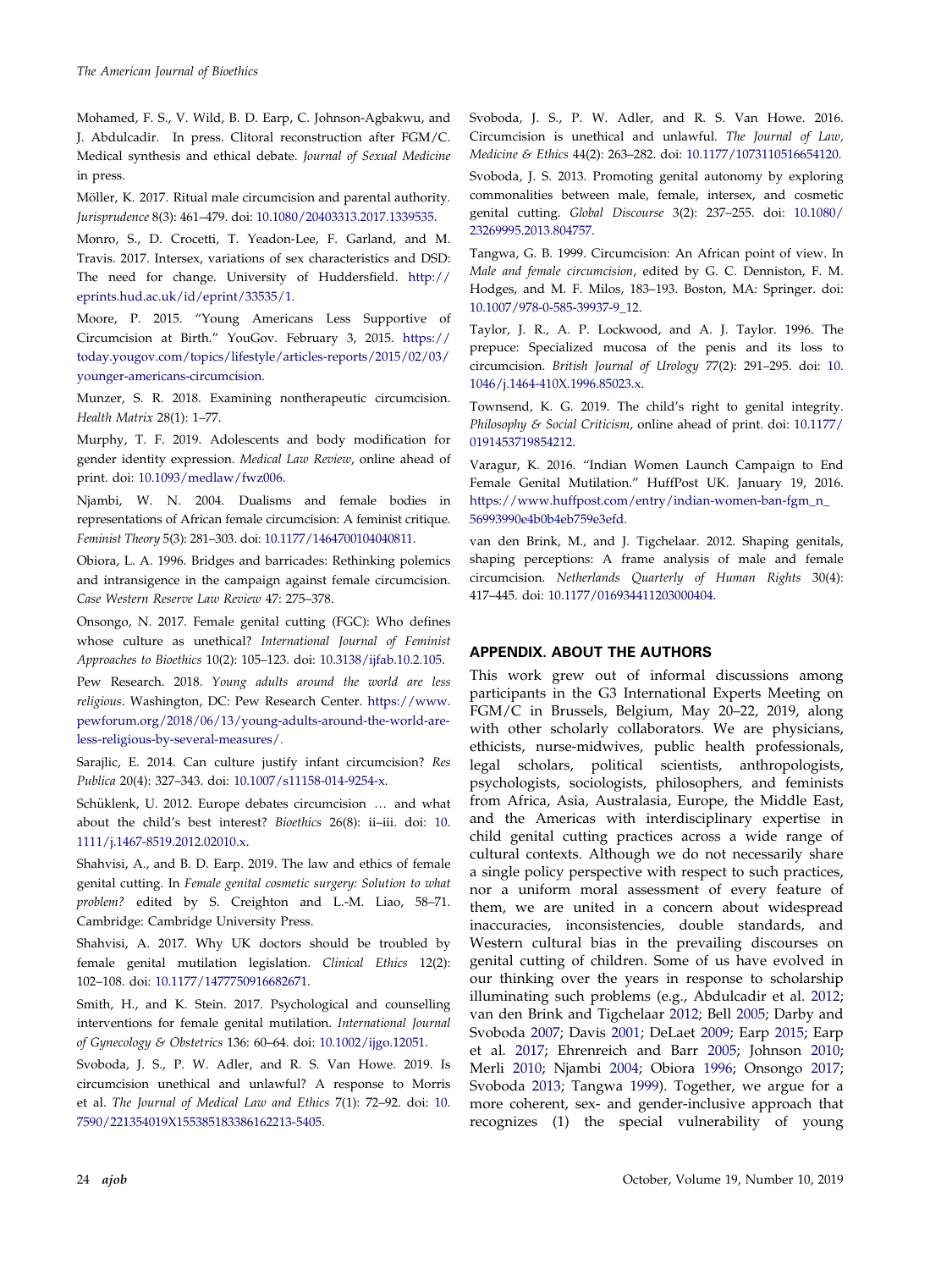people—regardless of the ethnicity, religion, or immigration status of their parents—to medically unnecessary genital cutting and (2) the moral importance of bodily integrity, respect for bodily/sexual boundaries, and consent. The authors are listed alphabetically.

#### The Brussels Collaboration on Bodily Integrity

Jasmine Abdulcadir Chief, Ob-Gyn Emergency Unit Director, FGM/C Outpatient Clinic Geneva University Hospitals University of Geneva Switzerland Peter W. Adler Adjunct Professor of International Law University of Massachusetts **I**ISA Priscilla Alderson Professor Emerita of Childhood Studies University College London United Kingdom Sophie Alexander University Professor School of Public Health Université Libre de Bruxelles Belgium Diana Aurenque Research Fellow (Privatdozent) Institut für Ethik und Geschichte der Medizin Universität Tübingen Germany, and Professor of Philosophy Universidad de Santiago Chile Dina Bader Research Fellow Swiss Forum for Migration and Population Studies University of Neuch^atel Switzerland Hanoch Ben-Yami Professor of Philosophy Central European University Austria and Hungary Susan Bewley Emeritus Professor of Obstetric & Women's Health King's College London United Kingdom Janice Boddy Professor and Chair of Anthropology University of Toronto Canada Marjolein van den Brink Lecturer in Law Utrecht University The Netherlands

Guy Bronselaer, Ph.D. Medical Sciences Department of Urology Ghent University Hospital Belgium Hilary Burrage Author, Eradicating Female Genital Mutilation Adjunct Professor Northwestern University USA Wim Ceelen Professor of Surgery Ghent University Belgium Clare Chambers Reader in Political Philosophy University of Cambridge United Kingdom James Chegwidden Barrister Old Square Chambers, London United Kingdom Gily Coene Associate Professor of Philosophy and Ethics Director of the Research Center on Gender, Diversity and Intersectionality (RHEA) Vrije Universiteit Brussel Belgium Ronán Conroy Professor of Public Health and Epidemiology Royal College of Surgeons in Ireland Ireland Hossein Dabbagh Assistant Professor of Philosophy Doha Institute for Graduate Studies Qatar, and Adjunct Lecture in Cognitive Linguistics Institute of Cognitive Science Studies Iran Dena S. Davis Presidential Endowed Chair in Health Professor, Bioethics Lehigh University USA Angela Dawson Professor of Public Health Australian Center for Public and Population Health Research University of Technology Sydney Australia Johan Decruyenaere Professor of Internal Medicine and Pediatrics Ghent University Belgium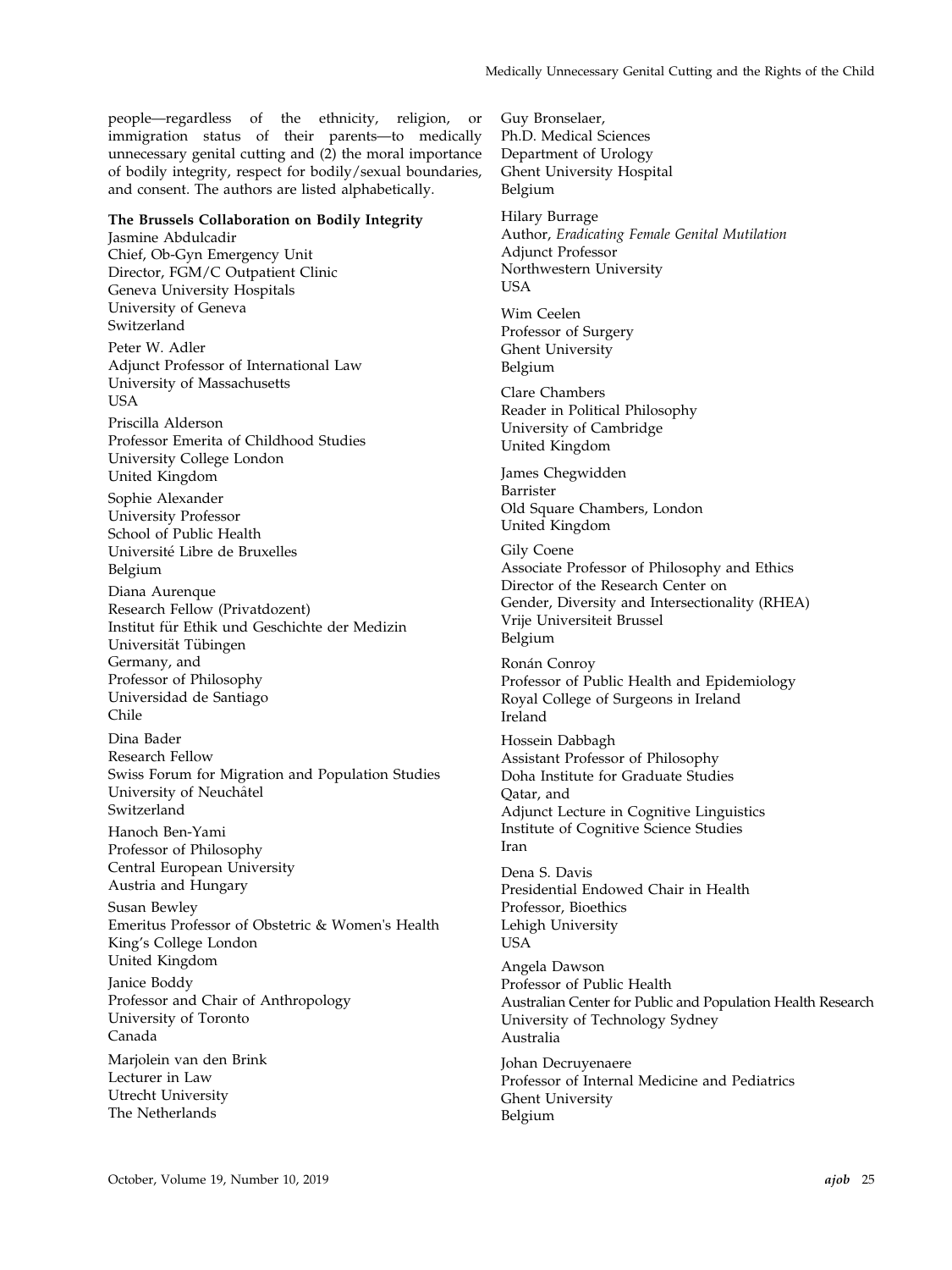Wim Dekkers Associate Professor of Philosophy of Medicine Radboud University Medical Center–Nijmegen The Netherlands Debra DeLaet Professor of Political Science Drake University USA Petra De Sutter Professor of Gynecology Department of Reproductive Medicine Ghent University Hospital Belgium Gert van Dijk Department of Medical Ethics & Philosophy of Medicine Erasmus Medical Center, Rotterdam The Netherlands Elise Dubuc Department of Obstetrics and Gynecology CHU Sainte-Justine Université de Montréal Canada Gerald Dworkin Distinguished Professor of Philosophy Emeritus University of California, Davis USA Brian D. Earp Associate Director, Program in Ethics and Health Policy Yale University & The Hastings Center USA Mohamed A. Baky Fahmy Professor of Pediatric Surgery Al Azher University Egypt Nuno Ferreira Professor of Law University of Sussex United Kingdom Stéphanie Florquin Network Coordinator GAMS Belgium Belgium Morten Frisch Adjunct Professor of Sexual Health Epidemiology Department of Clinical Medicine Center for Sexology Research Aalborg University Denmark Fae Garland Lecturer in Law University of Manchester United Kingdom

USA Ellen Gruenbaum Professor of Anthropology Purdue University USA Gretchen Heinrichs Director of Maternal Health Initiatives University of Colorado USA Debby Herbenick Professor of Public Health Indiana University USA Yuko Higashi Professor in Humanities and Social Sciences Graduate School of Humanities and Sustainable System Sciences Osaka Prefecture University Japan Calvin W. L. Ho Editor-in-Chief, Asian Bioethics Review Assistant Professor, Center for Biomedical Ethics Yong Loo Lin School of Medicine National University of Singapore Singapore Piet Hoebeke Professor of Pediatric Urology and Dean, Faculty of Medicine and Health Sciences Ghent University Belgium Matthew Johnson Senior Lecturer in Politics Lancaster University United Kingdom Crista Johnson-Agbakwu Director, Refugee Women's Health Clinic Maricopa Integrated Health System Director, Office of Refugee Health, Southwest Interdisciplinary Research Center Arizona State University USA Saffron Karlsen Senior Lecturer in Social Research University of Bristol United Kingdom DaiSik Kim Distinguished Professor Ulsan National Institute of Science and Technology South Korea

Executive Director, Circumcision Resource Center

Ronald Goldman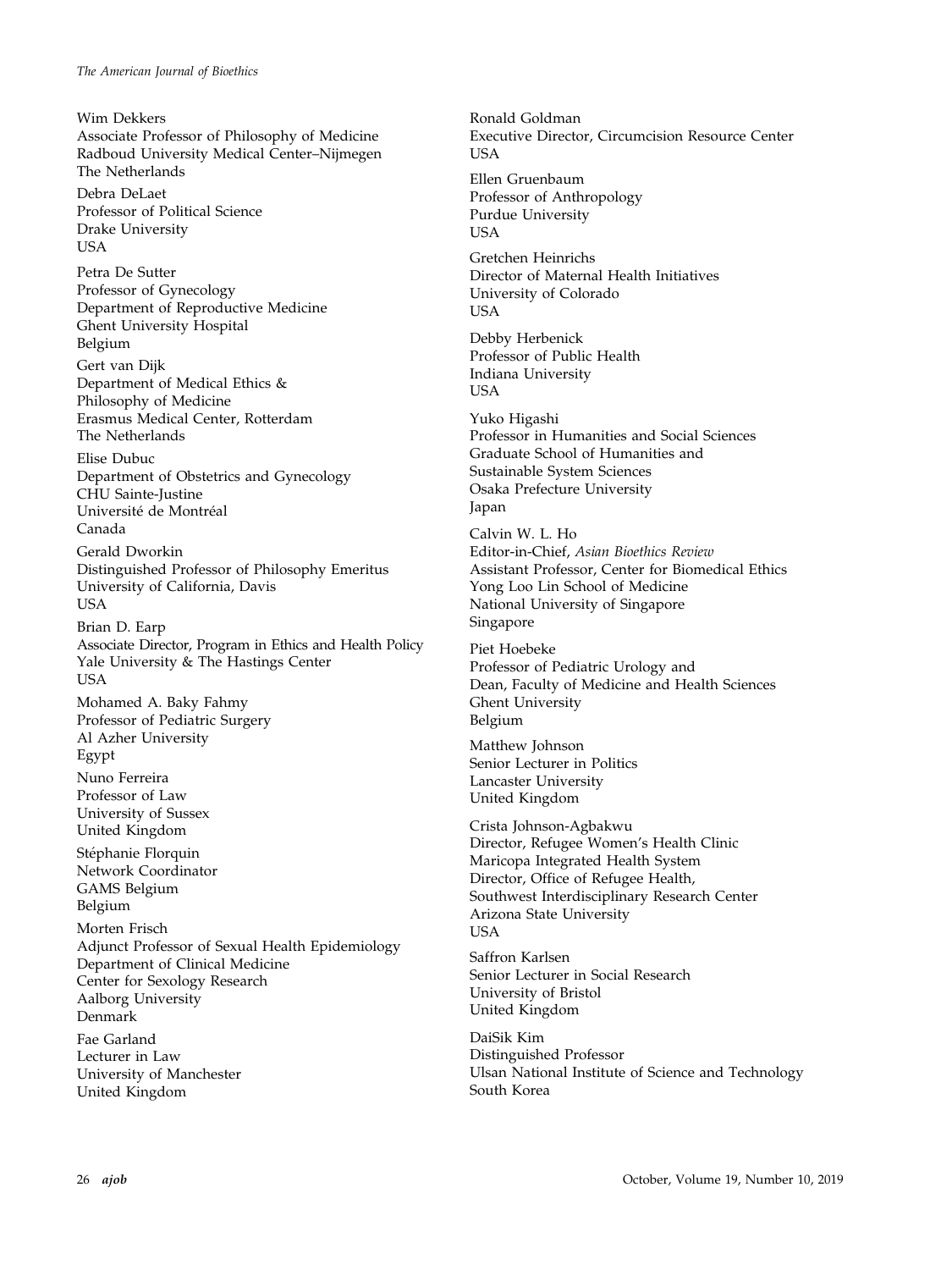Sharon Kling Associate Professor in Pediatrics and Child Health Stellenbosch University South Africa Everlyne Komba Egerton University–Njoro Kenya Cynthia Kraus Senior Lecturer Université de Lausanne Switzerland Rebecca Kukla Professor of Philosophy Senior Research Scholar, Kennedy Institute of Ethics Georgetown University USA Antony Lempert Chair of the Secular Medical Forum National Secular Society (UK) United Kingdom Tobe Levin von Gleichen Associate of the Hutchins Center Harvard University **USA** Noni MacDonald Professor of Pediatrics, Former Dean of Medicine Dalhousie University Canada Claudia Merli Associate Professor of Cultural Anthropology Uppsala University Sweden Ranit Mishori Professor of Family Medicine Georgetown University School of Medicine USA Kai Möller Associate Professor of Law London School of Economics & Political Science United Kingdom Surya Monro Professor of Sociology and Social Policy University of Huddersfield United Kingdom Keymanthri Moodley Professor, Department of Medicine Director, Center for Medical Ethics and Law Faculty of Medicine and Health Sciences Stellenbosch University South Africa Eric Mortier Professor of Anesthesiology and Chief Executive Officer, Ghent University Hospital Belgium

Stephen R. Munzer Distinguished Research Professor of Law UCLA School of Law **I** ISA Timothy F. Murphy Professor of Philosophy of Biomedical Sciences University of Illinois at Chicago USA Jamie Lindemann Nelson Professor of Philosophy Michigan State University USA Daniel J. Ncayiyana Emeritus Editor, SAMJ Emeritus Professor, Obstetrics & Gynecology University of Cape Town South Africa Anton A. van Niekerk Distinguished Professor of Philosophy Director, Center for Applied Ethics Stellenbosch University South Africa Sarah O'Neill Lecturer in Social Anthropology Université Libre de Bruxelles Belgium Daisuke Onuki Professor of International Studies Tokai University Japan César Palacios-González Career Development Fellow in Practical Ethics University of Oxford United Kingdom Myung-Geol Pang Professor and Director, BET Research Institute Chung-Ang University Korea Charlotte R. Proudman Human Rights Barrister, Goldsmith Chambers Fellow, Queen's College University of Cambridge United Kingdom Fabienne Richard Executive Director, GAMS Belgium School of Public Health Université Libre de Bruxelles Belgium Janet Radcliffe Richards Professor of Practical Philosophy University of Oxford United Kingdom